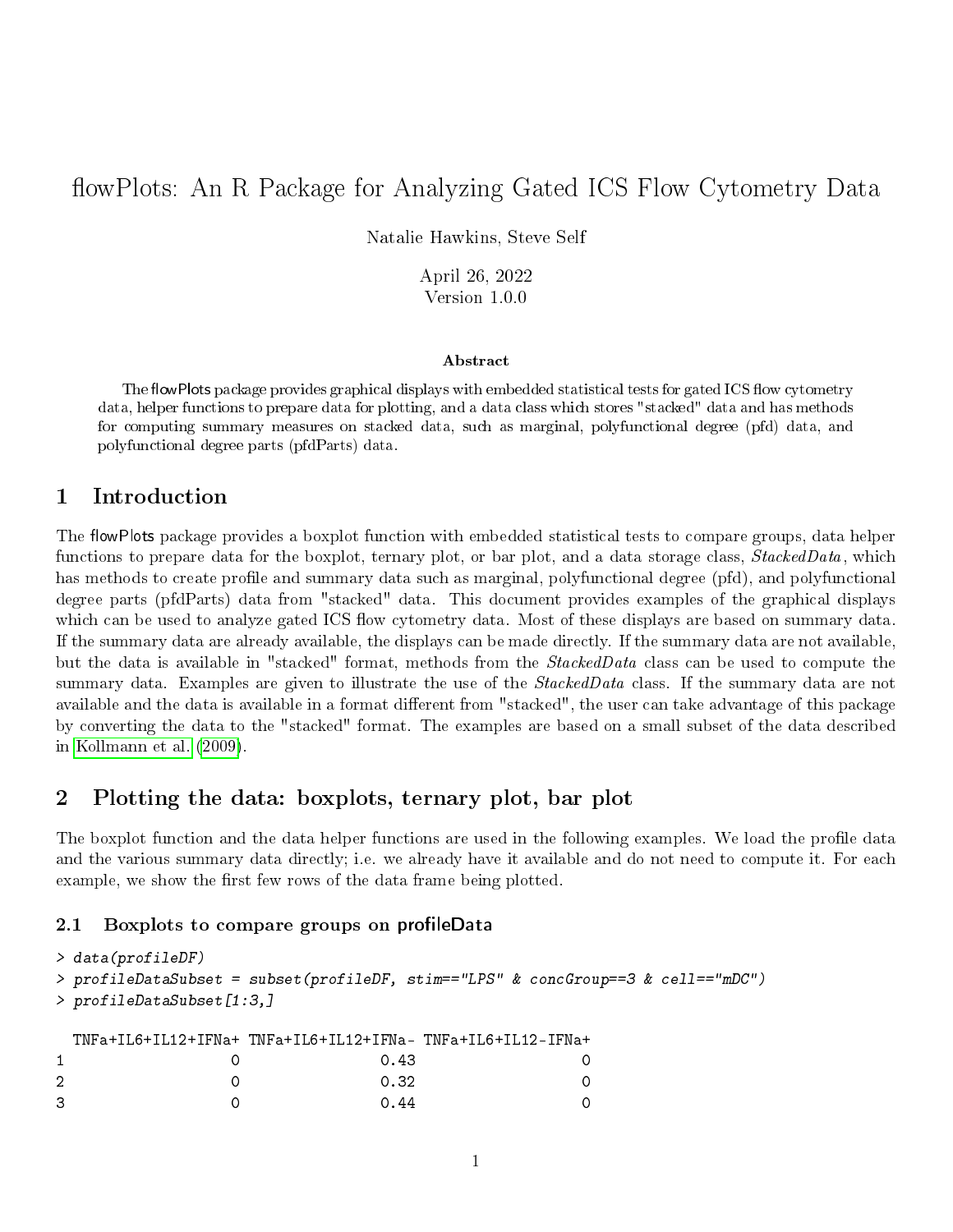```
TNFa+IL6+IL12-IFNa- TNFa+IL6-IL12+IFNa+ TNFa+IL6-IL12+IFNa-
1 21.86 0 0.29
2 2.75 0 0.50
3 3.06 0 1.97
 TNFa+IL6-IL12-IFNa+ TNFa+IL6-IL12-IFNa- TNFa-IL6+IL12+IFNa+
1 0 19.71 0
2 0 9.45 0
3 0 7.86 0
 TNFa-IL6+IL12+IFNa- TNFa-IL6+IL12-IFNa+ TNFa-IL6+IL12-IFNa-
1 0.00 0 2.0
2 0.23 0 1.1
3 \t 0.44 0 2.4
 TNFa-IL6-IL12+IFNa+ TNFa-IL6-IL12+IFNa- TNFa-IL6-IL12-IFNa+
1 0.14 0.29 1.00
2 0.32 1.05 0.46
3 0.00 2.40 0.00
 TNFa-IL6-IL12-IFNa- stim concGroup cell groups subjectId group
1 54.28 LPS 3 mDC 1 a2004 adult
2 83.82 LPS 3 mDC 1 a2005 adult
3 81.43 LPS 3 mDC 1 a2006 adult
> # Use data helper function, makeDataList()
> groupDataList = makeDataList(profileDataSubset ,"group", 1:16)
> # Make x-axis tick labels
> data(markerMatrix)
> theMarkers = colnames(markerMatrix)
> xTickLabels = cbind(theMarkers, t(markerMatrix))
> GroupListBoxplot(groupDataList, xlabel="",
+ ylabel="Percent of All Cells", boxOutliers=FALSE,
+ xAxisLabels=xTickLabels, xMtext="Marker Category",
+ mainTitle="Stimulation = LPS, Concentration Group = 3, Cell = mDC",
+ legendGroupNames=c("Adults","Neonates"), pointColor=c(2,4),
+ testTitleCEX=.8, nCEX=.6, pCEX=.6, legendColor=c(2,4), legendCEX=.6,
+ xAxisCEX=.7, xAtMtext=-1)
> mtext("PROFILE DATA", side=3, line=2)
```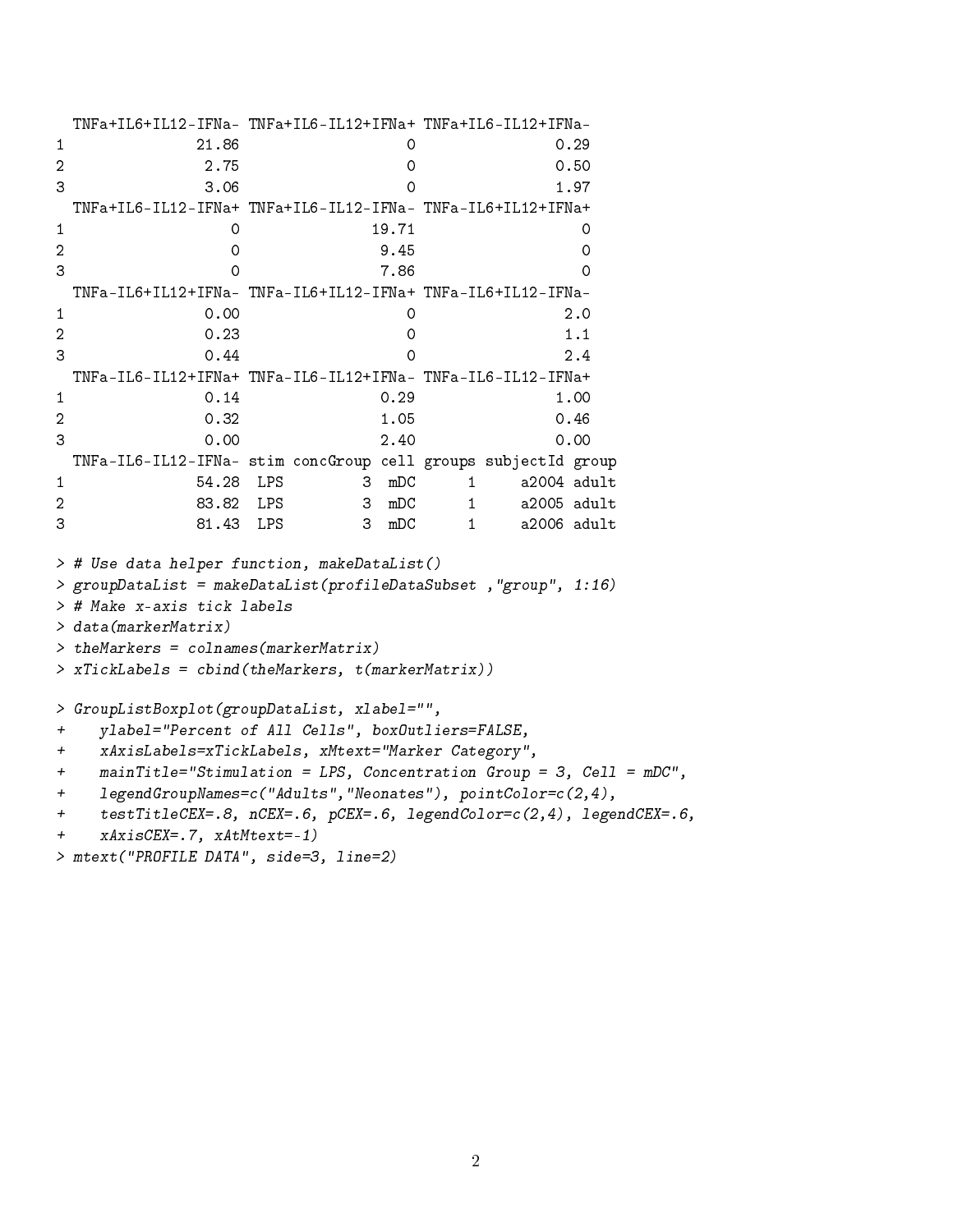

## 2.2 Boxplots to compare groups on marginalData

### > data(marginalDF)

```
> marginalDataSubset = subset(marginalDF, stim=="LPS" & concGroup==3 & cell=="mDC")
> marginalDataSubset[1:3,]
```

|  |                         |  |           | TNFa IL6 IL12 IFNa AnyMarker stim concGroup cell groups subjectId group |       |              |                     |  |
|--|-------------------------|--|-----------|-------------------------------------------------------------------------|-------|--------------|---------------------|--|
|  | 1 42.29 24.29 1.15 1.14 |  | 45.72 IPS |                                                                         |       |              | 3 mDC 1 a2004 adult |  |
|  | 2 13.02 4.40 2.42 0.78  |  | 16.18 IPS |                                                                         | 3 mDC | $\mathbf{1}$ | a2005 adult         |  |
|  | 3 13.33 6.34 5.25 0.00  |  | 18.57 LPS |                                                                         | 3 mDC |              | 1 a2006 adult       |  |

> # Use data helper function, makeDataList() > groupDataList = makeDataList(marginalDataSubset ,"group", 1:5)

> GroupListBoxplot(groupDataList, xlabel="Cytokine",

```
+ ylabel="Percent of All Cells", boxOutliers=FALSE,
```
- + xAxisLabels=c("TNFa","IL6","IL12","IFNa","AnyMarker"),
- + mainTitle="Stimulation = LPS, Concentration Group = 3, Cell = mDC",
- + legendGroupNames=c("Adults","Neonates"), pointColor=c(2,4),
- + testTitleCEX=.8, nCEX=.8, pCEX=.8, legendColor=c(2,4), legendCEX=.7)

```
> mtext("MARGINAL DATA", side=3, line=2)
```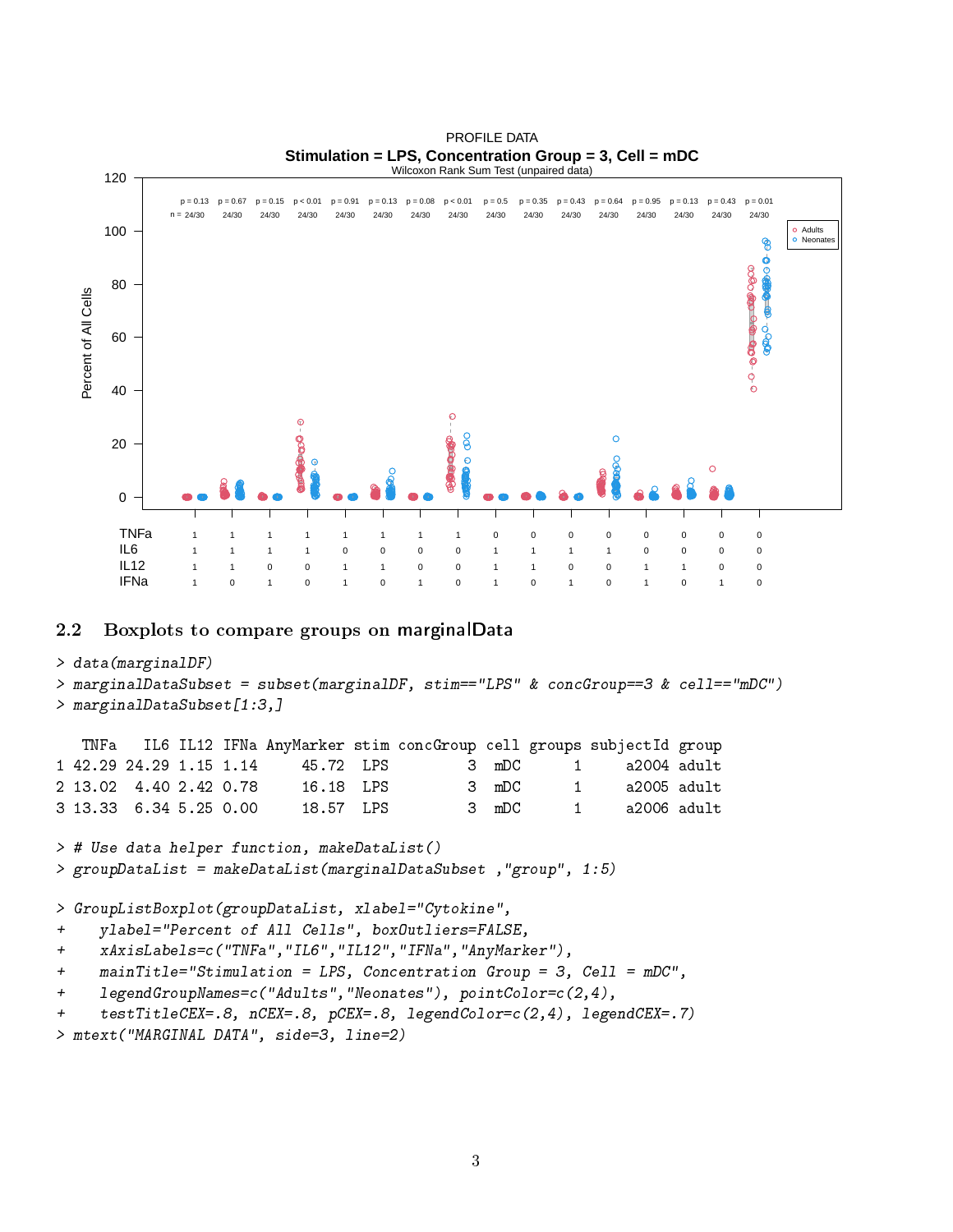

### **Stimulation = LPS, Concentration Group = 3, Cell = mDC** MARGINAL DATA

# 2.3 Boxplots to compare groups on pfdData

```
> data(pfdDF)
> pfdDataSubset = subset(pfdDF, stim=="LPS" & concGroup==3 & cell=="mDC")
> pfdDataSubset[1:3,]
```
PFD1 PFD2 PFD3 PFD4 stim concGroup cell groups subjectId group 1 50.30621 48.75328 0.9405074 0 LPS 3 mDC 1 a2004 adult 2 74.53646 23.48578 1.9777503 0 LPS 3 mDC 1 a2005 adult 3 68.17447 29.45611 2.3694130 0 LPS 3 mDC 1 a2006 adult

> # Use data helper function, makeDataList() > groupDataList = makeDataList(pfdDataSubset ,"group", 1:4)

> GroupListBoxplot(groupDataList, xlabel="Cytokine",

```
+ ylabel="Percent of Reactive Cells", boxOutliers=FALSE,
```
+ mainTitle="Stimulation = LPS, Concentration Group = 3, Cell = mDC",

```
+ legendGroupNames=c("Adults","Neonates"), pointColor=c(2,4),
```

```
+ testTitleCEX=.8, nCEX=.8, pCEX=.8, legendColor=c(2,4), legendCEX=.7)
```

```
> mtext("PFD DATA", side=3, line=2)
```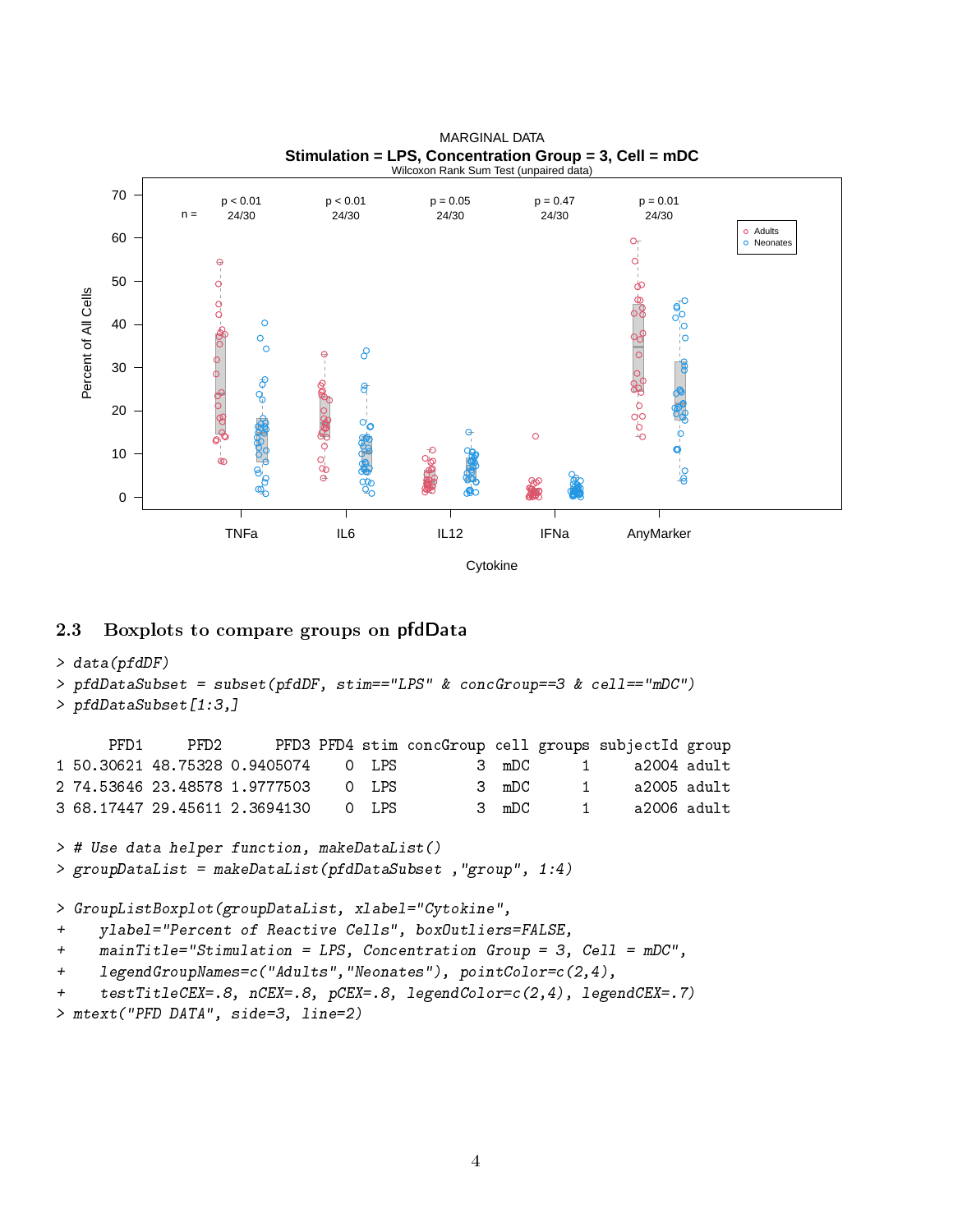

#### **Stimulation = LPS, Concentration Group = 3, Cell = mDC** PFD DATA

## 2.4 Boxplots to compare groups on pfdPartsData

```
> data(pfdPartsList)
> # Look at the composition percentages for the case where PFD=1
> pfdEq1PartsDataSubset = subset(pfdPartsList[[1]], stim=="LPS" & concGroup==3 & cell=="mDC")
> pfdEq1PartsDataSubset[1:3,]
     TNFa IL6 IL12 IFNa stim concGroup cell groups subjectId
1 85.69565 8.695652 1.260870 4.347826 LPS 3 mDC 1 a2004
2 78.35821 9.121061 8.706468 3.814262 LPS 3 mDC 1 a2005
3 62.08531 18.957346 18.957346 0.000000 LPS 3 mDC 1 a2006
 group
1 adult
2 adult
3 adult
> # Use data helper function, makeDataList()
> groupDataList = makeDataList(pfdEq1PartsDataSubset, "group", 1:4)
> GroupListBoxplot(groupDataList, xlabel="Cytokine",
+ ylabel="Percent of Cells With PFD=1", boxOutliers=FALSE,
+ mainTitle="Stimulation = LPS, Concentration Group = 3, Cell = mDC",
+ legendGroupNames=c("Adults","Neonates"), pointColor=c(2,4),
+ testTitleCEX=.8, nCEX=.8, pCEX=.8, legendColor=c(2,4), legendCEX=.7)
> mtext("COMPOSITION OF PFD=1 DATA", side=3, line=2)
```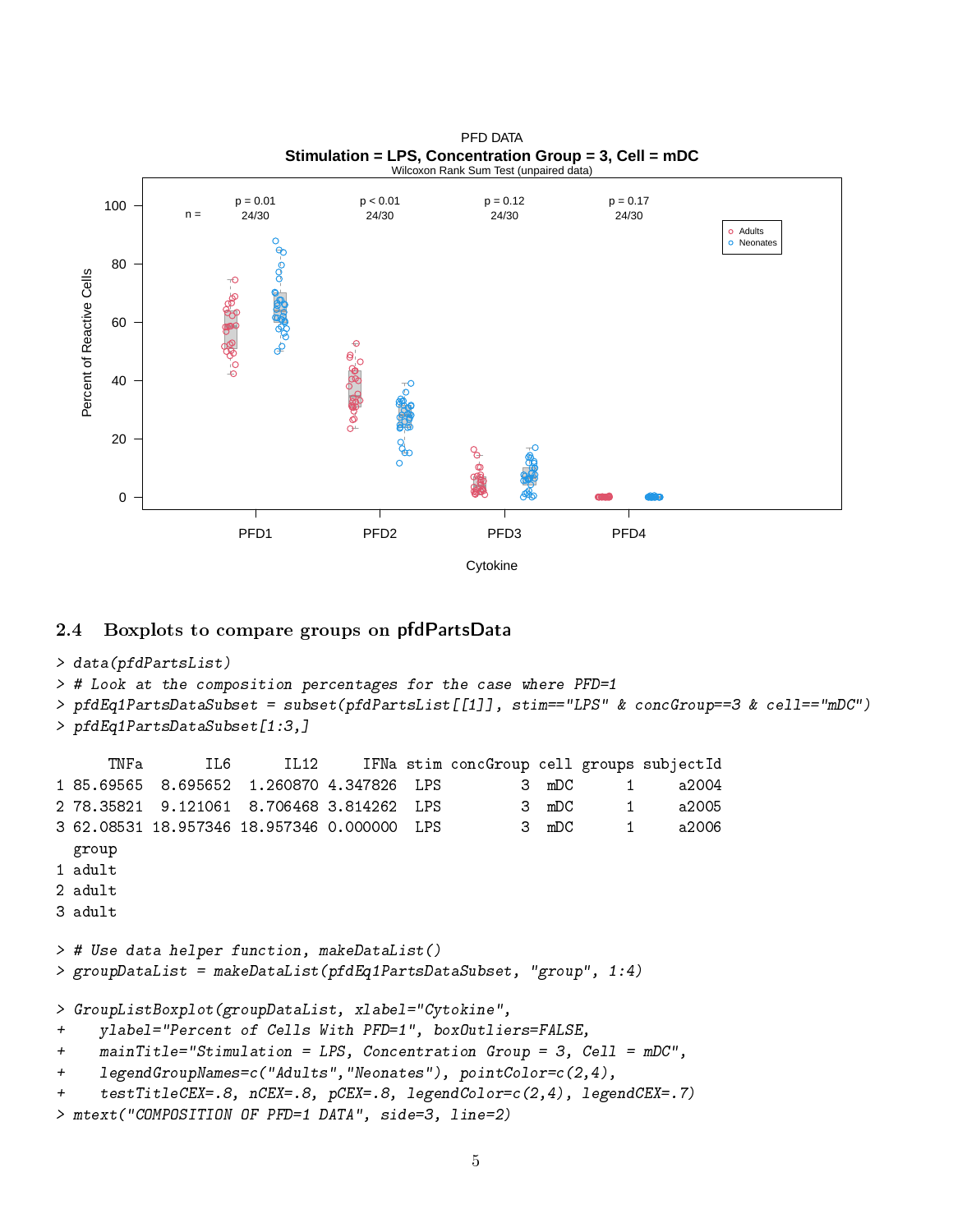

**Stimulation = LPS, Concentration Group = 3, Cell = mDC** COMPOSITION OF PFD=1 DATA

> # Look at the composition percentages for the case where PFD=2

> pfdEq2PartsDataSubset = subset(pfdPartsList[[2]], stim=="LPS" & concGroup==3 & cell=="mDC") > pfdEq2PartsDataSubset[1:3,]

```
TNFa:IL6 TNFa:IL12 TNFa:IFNa IL6:IL12 IL6:IFNa IL12:IFNa stim concGroup cell
1 98.07088 1.301032 0 0.000000 0 0.6280843 LPS 3 mDC
2 72.36842 13.157895 0 6.052632 0 8.4210526 LPS 3 mDC
3 55.94150 36.014625 0 8.043876 0 0.0000000 LPS 3 mDC
 groups subjectId group
1 1 a2004 adult
2 1 a2005 adult
3 1 a2006 adult
> # Use data helper function, makeDataList()
> groupDataList = makeDataList(pfdEq2PartsDataSubset, "group", 1:6)
> GroupListBoxplot(groupDataList, xlabel="Cytokine",
+ ylabel="Percent of Cells With PFD=2", boxOutliers=FALSE,
+ mainTitle="Stimulation = LPS, Concentration Group = 3, Cell = mDC",
```

```
+ legendGroupNames=c("Adults","Neonates"), pointColor=c(2,4),
```

```
+ testTitleCEX=.8, nCEX=.8, pCEX=.8, legendColor=c(2,4), legendCEX=.7)
```

```
> mtext("COMPOSITION OF PFD=2 DATA", side=3, line=2)
```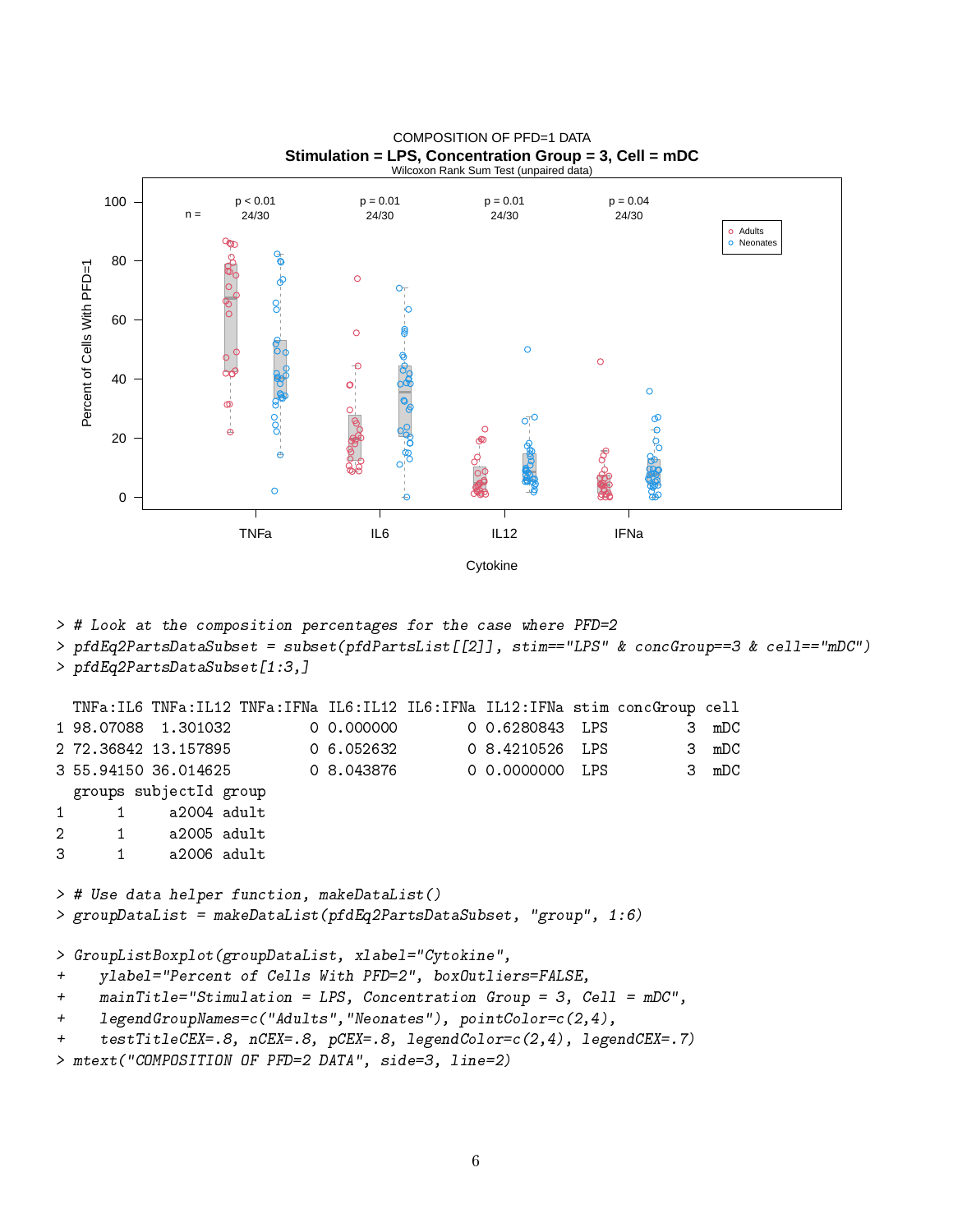

**Stimulation = LPS, Concentration Group = 3, Cell = mDC** COMPOSITION OF PFD=2 DATA

> # Look at the composition percentages for the case where PFD=3

> pfdEq3PartsDataSubset = subset(pfdPartsList[[3]], stim=="LPS" & concGroup==3 & cell=="mDC") > pfdEq3PartsDataSubset[1:3,]

```
TNFa:IL6:IL12 TNFa:IL6:IFNa TNFa:IL12:IFNa IL6:IL12:IFNa stim concGroup cell
1 100 0 0 0 DPS 3 mDC
2 100 0 0 0 DPS 3 mDC
3 100 0 0 0 DPS 3 mDC
 groups subjectId group
1 1 a2004 adult
2 1 a2005 adult
3 1 a2006 adult
> # Use data helper function, makeDataList()
> groupDataList = makeDataList(pfdEq3PartsDataSubset, "group", 1:4)
> GroupListBoxplot(groupDataList, xlabel="Cytokine",
+ ylabel="Percent of Cells With PFD=3", boxOutliers=FALSE,
+ mainTitle="Stimulation = LPS, Concentration Group = 3, Cell = mDC",
+ legendGroupNames=c("Adults","Neonates"), pointColor=c(2,4),
+ testTitleCEX=.8, nCEX=.8, pCEX=.8, legendColor=c(2,4), legendCEX=.7)
```
> mtext("COMPOSITION OF PFD=3 DATA", side=3, line=2)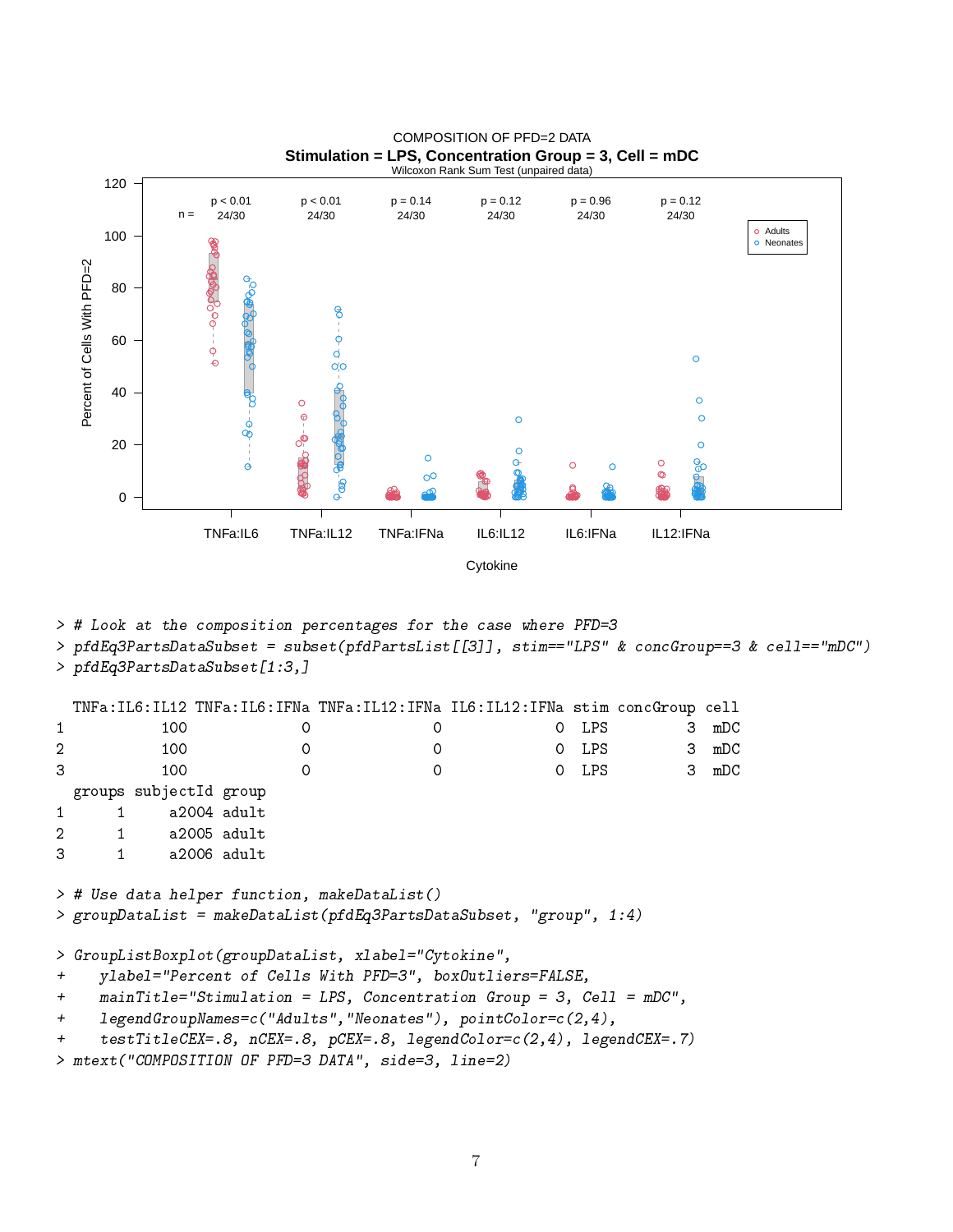

#### **Stimulation = LPS, Concentration Group = 3, Cell = mDC** COMPOSITION OF PFD=3 DATA

## 2.5 Ternary plots to compare groups on pfdData

```
> data(pfdDF)
> pfdDataSubset = subset(pfdDF, stim=="LPS" & concGroup==3 & cell=="mDC")
> # Use data helper function, makeTernaryData()
> ternaryData = makeTernaryData(pfdDataSubset, 1, 2, 3:4)
> colnames(ternaryData) = c("PFD1", "PFD2", "PFD3-4")
> adultPFDData = subset(pfdDataSubset, group=="adult", select=c(PFD1:PFD4))
> neoPFDData = subset(pfdDataSubset, group=="neonate", select=c(PFD1:PFD4))
> groupPFDDataList = list(adultPFDData, neoPFDData)
> pfdGroupStatsList = computePFDGroupStatsList(groupPFDDataList, pfdValues=1:4,
+ numDigitsMean=3, numDigitsSD=2)
> groupNames = c("Adults","Neonates")
> legendNames = legendPFDStatsGroupNames(pfdGroupStatsList,groupNames)
> # Load the package, vcd, for the ternaryplot() fcn
> library(vcd)
> ternaryplot(ternaryData, cex=.5, col=as.numeric(pfdDataSubset$group)*2,
+ main="TERNARY PLOT OF PFD DATA,
+ Stimulation = LPS, Concentration Group = 3, Cell = mDC")
> grid\_legend(0.8, 0.7, pch=c(20, 20), col=c(2, 4), legendNames,+ title = "Group (n), mean/sd:", gp=gpar(cex=.8))
```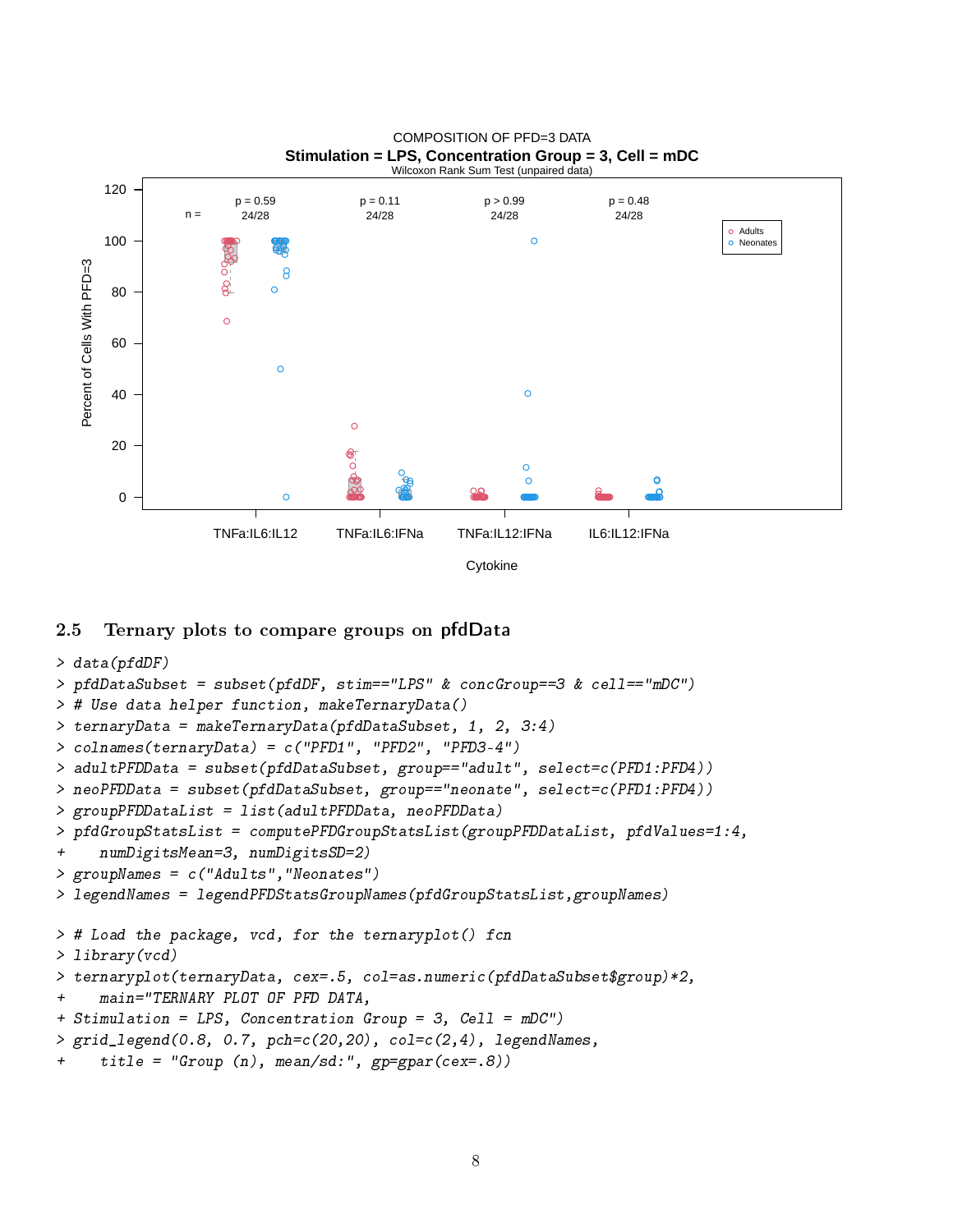

# 2.6 Bar plots to compare groups on profileData

```
> data(profileDF)
> profileDataSubset = subset(profileDF, stim=="LPS" & concGroup==3 & cell=="mDC")
> profileColumns = 1:16
> # Use data helper function, makeBarplotData()
> barplotData = makeBarplotData(profileDataSubset, profileColumns, groupVariableName="group")
> barplotDataWithLegend = cbind(barplotData, NA, NA)
> barCoIors = gray(0:15/15)[16:1]> barplot(barplotDataWithLegend, col=barColors,
+ main="Stimulation = LPS, Concentration Group = 3, Cell = mDC")
> legendNames = rownames(barplotData)
> legend(2.75,100,legend=legendNames[16:1],col=barColors[16:1],cex=.8,pch=20)
```
> mtext("BAR PLOT OF PROFILE DATA", side=3, line=3)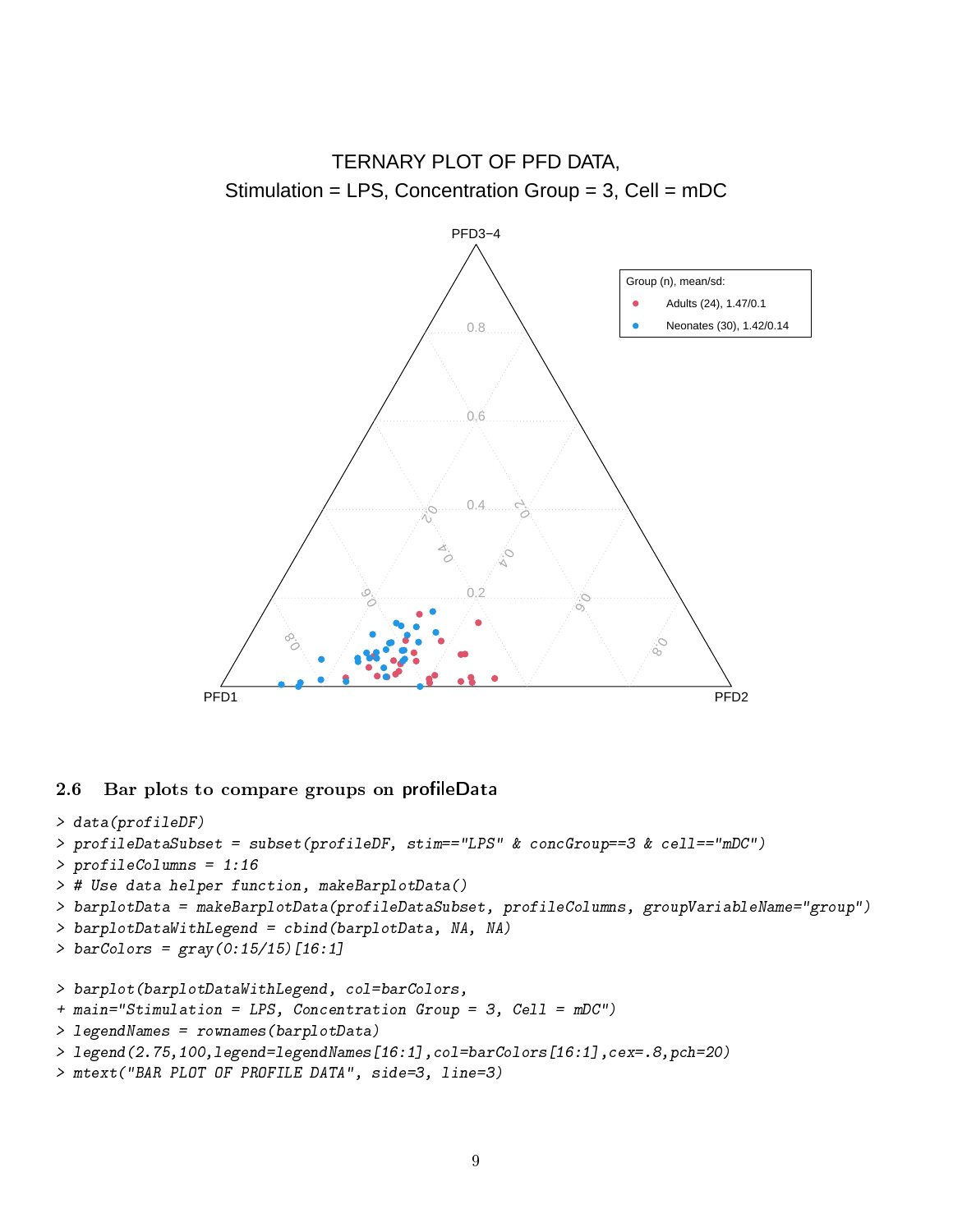

# **Stimulation = LPS, Concentration Group = 3, Cell = mDC** BAR PLOT OF PROFILE DATA

# 3 A Boxplot Example to Illustrate Multiple Groups and Point Colors

As many as 11 groups can be compared using the GroupListBoxplot function. Data points overlaid on the boxplots can be a single color, a color for each group (by specifying pointColor as a vector), varying colors for categories on the x-axis and for groups (by specifying pointColor as a matrix, where rows represent groups and cols represent x-cats), or a color can be specifically assigned for each point on the plot (by setting pointColor equal to a list of matrices, where each matrix represents a group, rows represent subjects and cols represent x-cats). In the following made-up example, we compare five groups and use point coloring to identify gender.

```
> # Create Example data list
> group1 = as.data.frame(cbind(rnorm(10,1.2,.6),rnorm(10,3.2,.8)))
> group2 = as.data.frame(cbind(rnorm(10,1.2,.6),rnorm(10,3.2,.8)))
> group3 = as.data.frame(cbind(rnorm(10,1.2,.6),rnorm(10,3.2,.8)))
> group4 = as.data.frame(cbind(rnorm(10,1.2,.6),rnorm(10,3.2,.8)))
> group5 = as.data.frame(cbind(rnorm(10,1.2,.6),rnorm(10,3.2,.8)))
> dataList = list(group1,group2,group3,group4,group5)
```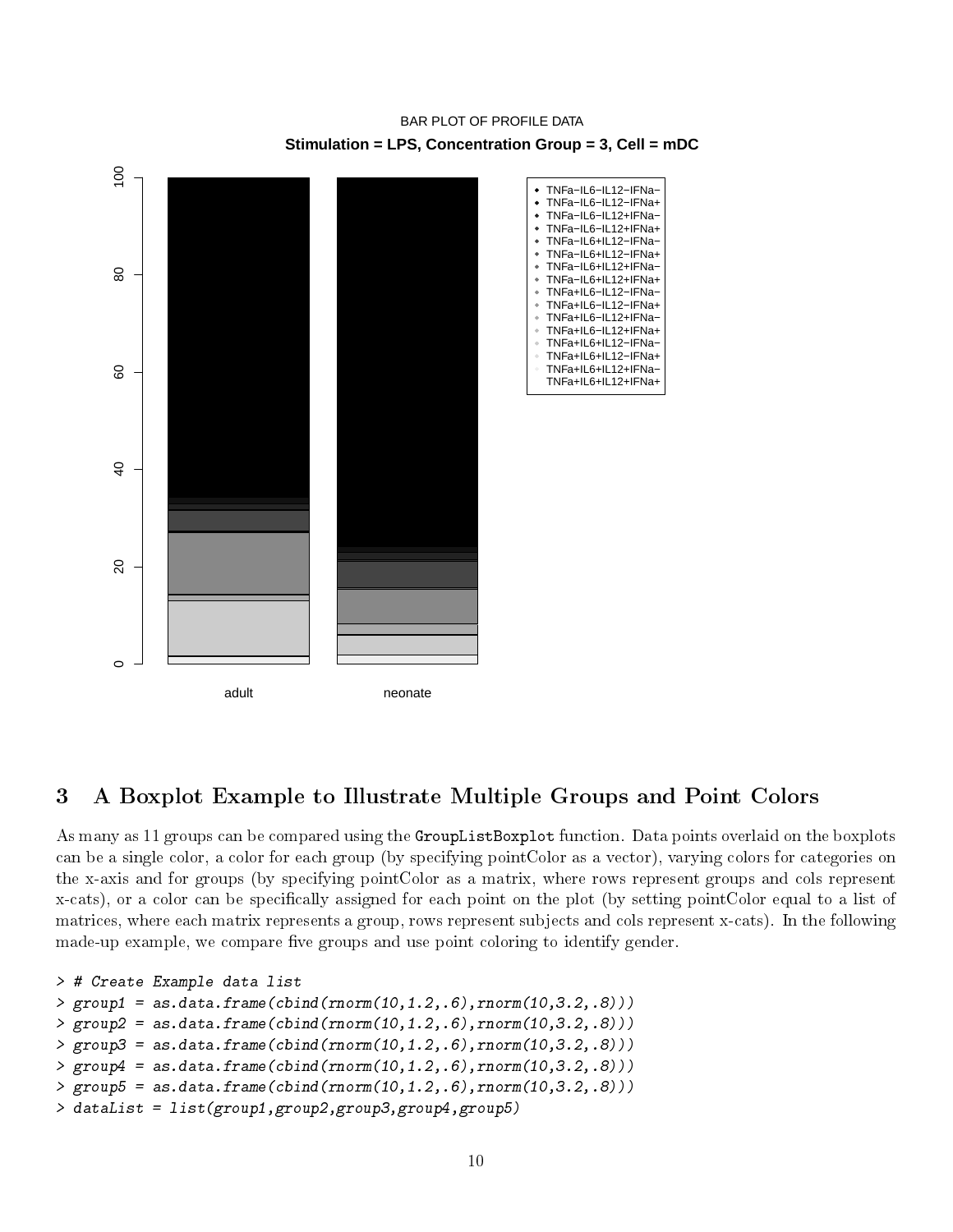```
> # Create pointColor list
> \text{colorGroup1} = \text{cbind}(c(\text{rep}(2,5),\text{rep}(4,5)),c(\text{rep}(2,5),\text{rep}(4,5)))> \text{colorGroup2 = chind}(c(\text{rep}(2,5),\text{rep}(4,5)),c(\text{rep}(2,5),\text{rep}(4,5)))> \text{colorGroup3} = \text{cbind}(c(\text{rep}(2,5),\text{rep}(4,5)),c(\text{rep}(2,5),\text{rep}(4,5)))> \text{colorGroup4} = \text{cbind}(c(\text{rep}(2,5), \text{rep}(4,5)), c(\text{rep}(2,5), \text{rep}(4,5)))> \text{colorGroup5} = \text{cbind}(c(\text{rep}(2,5), \text{rep}(4,5)), c(\text{rep}(2,5), \text{rep}(4,5)))> pointColorList = list(colorGroup1,colorGroup2,colorGroup3,colorGroup4, colorGroup5)
```

```
> GroupListBoxplot(dataList, xlabel="Cytokine", ylabel="Percent of CD4 Cells",
```

```
+ xAxisLabels=c("IFNg","TNFa"), mainTitle="Compare Innate Immune Response",
```
- + legendGroupNames=c("Female","Male"), legendColors=c(2,4), boxOutliers=FALSE,
- + pointColor=pointColorList, testTitleCEX=.8, nCEX=.8, pCEX=.8)

```
> text(3,3,"Groups 1-5 are plotted left to right")
```


# 4 The *StackedData* Class

"Stacked" data refers to data originating from an ICS Flow Cytometry experiment, after gating has been applied. The marker categories (for example, cytokine combinations) are "stacked" in the table of data. An example subset:

```
> # load an .rda file of stacked data
> data(adultsNeonates)
> adultsNeonates[1:16,]
     id group stim concGroup cell percentAll count totalCount percentReactive
1 a2004 adult LPS 3 mDC 0.00 0 700 0.000000
```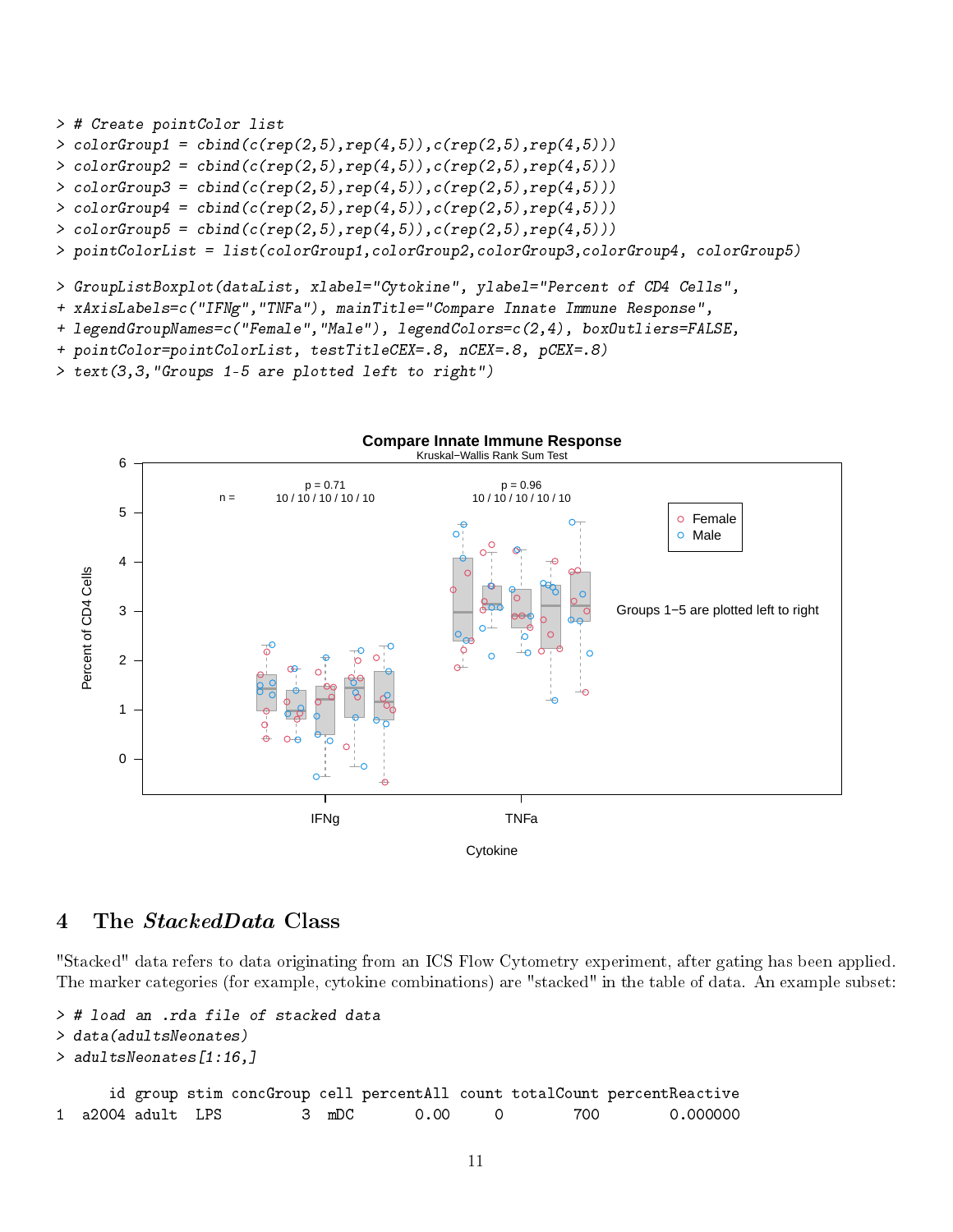| $\mathcal{L}$ | $a2004$ adult       | <b>LPS</b> | 3 | mDC | 0.43  | 3              | 700 | 0.940625  |
|---------------|---------------------|------------|---|-----|-------|----------------|-----|-----------|
| 3             | a2004 adult         | <b>LPS</b> | 3 | mDC | 0.00  | 0              | 700 | 0.000000  |
| 4             | a2004 adult         | LPS        | 3 | mDC | 21.86 | 153            | 700 | 47.818750 |
| 5.            | $a2004$ adult       | LPS        | 3 | mDC | 0.00  | $\circ$        | 700 | 0.000000  |
| 6             | $a2004$ adult       | <b>LPS</b> | 3 | mDC | 0.29  | $\overline{2}$ | 700 | 0.634375  |
| 7             | a2004 adult         | <b>LPS</b> | 3 | mDC | 0.00  | 0              | 700 | 0.000000  |
| 8             | $a2004$ adult       | <b>LPS</b> | 3 | mDC | 19.71 | 138            | 700 | 43.115625 |
| 9             | a2004 adult         | <b>LPS</b> | 3 | mDC | 0.00  | 0              | 700 | 0.000000  |
| 10.           | a2004 adult         | <b>LPS</b> | 3 | mDC | 0.00  | 0              | 700 | 0.000000  |
| 11            | a2004 adult         | <b>LPS</b> | 3 | mDC | 0.00  | $\circ$        | 700 | 0.000000  |
|               | $12$ a $2004$ adult | <b>LPS</b> | 3 | mDC | 2.00  | 14             | 700 | 4.375000  |
|               | $13$ a $2004$ adult | LPS        | 3 | mDC | 0.14  | 1              | 700 | 0.306250  |
|               | 14 a2004 adult      | <b>LPS</b> | 3 | mDC | 0.29  | $\overline{2}$ | 700 | 0.634375  |
|               | $15$ a $2004$ adult | LPS        | 3 | mDC | 1.00  | 7              | 700 | 2.187500  |
| 16.           | a2004 adult         | <b>LPS</b> | З | mDC | 54.28 | 380            | 700 | ΝA        |

cytCombo

- 1 TNFa+IL6+IL12+IFNa+ 2 TNFa+IL6+IL12+IFNa-
- 3 TNFa+IL6+IL12-IFNa+
- 4 TNFa+IL6+IL12-IFNa-
- 5 TNFa+IL6-IL12+IFNa+
- 6 TNFa+IL6-IL12+IFNa-
- 7 TNFa+IL6-IL12-IFNa+
- 8 TNFa+IL6-IL12-IFNa-
- 9 TNFa-IL6+IL12+IFNa+
- 10 TNFa-IL6+IL12+IFNa-
- 11 TNFa-IL6+IL12-IFNa+
- 12 TNFa-IL6+IL12-IFNa-
- 13 TNFa-IL6-IL12+IFNa+
- 14 TNFa-IL6-IL12+IFNa-
- 15 TNFa-IL6-IL12-IFNa+
- 16 TNFa-IL6-IL12-IFNa-

The *StackedData* class has 6 slots for data:

- 1. stackedData, a data.frame
- $2.$  profileData, a data.frame
- 3. marginalData, a data.frame.
- 4. pfdData, a data.frame.
- 5. pfdPartsData, a list of data.frame's.
- 6. markers, a matrix.

The stackedData often is provided by the lab as a table in CSV format.

The markers data is a matrix of 0's and 1's in which each row of the matrix represents one of the possible marker combinations in the "stacked" data and each column represents a marker. The stackedData data frame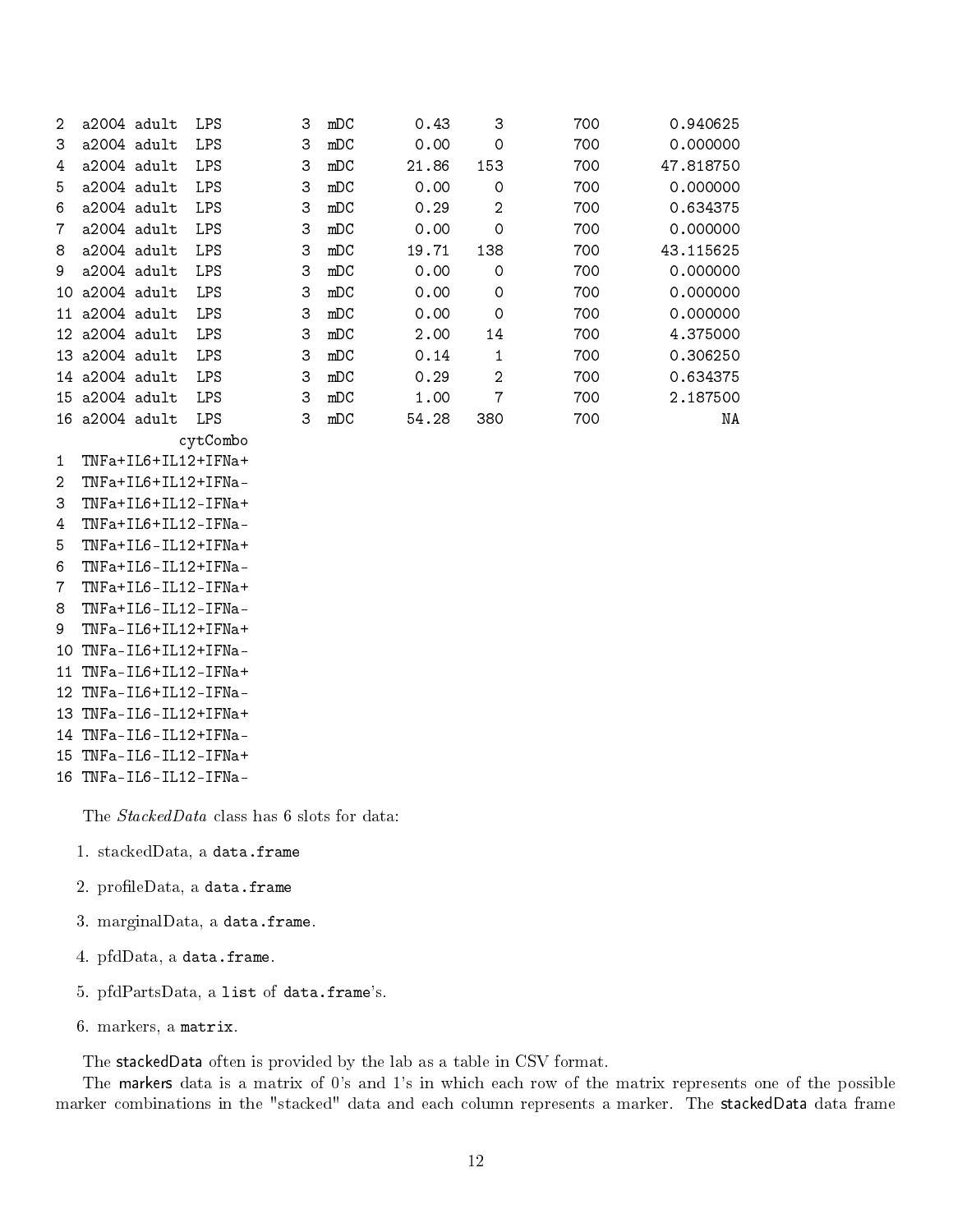should be sorted within each subset of interest (for example, subjectID, cellType, stimulation, and concentration) so that the marker combinations match the order of the rows in the markers matrix before using the StackedData class methods to compute summary data.

The StackedData class provides methods to compute the matrix of markers, and the profileData, marginalData, pfdData, and pfdPartsData data frames.

### 4.1 Marker Data: markers

The marker categories (eg. cytokine combinations) should be stacked in this order within each subset of interest in the stackedData.

```
> data(markerMatrix)
> print(markerMatrix)
```

```
TNFa IL6 IL12 IFNa
[1,] 1 1 1 1
[2,] 1 1 1 0
[3,] 1 1 0 1
[4,] 1 1 0 0
[5,] 1 0 1 1
[6,] 1 0 1 0
[7,] 1 0 0 1
[8,] 1 0 0 0
[9,] 0 1 1 1
[10,] 0 1 1 0[11,] 0 1 0 1
[12,] 0 1 0 0[13,] 0 0 1 1[14,] 0 0 1 0[15,] 0 0 0 1
[16,] 0 0 0 0
```
## 4.2 The Other Data Slots: stackedData, profileData, marginalData, pfdData, pfdPartsData

Examples of the data held in these slots have been given elsewhere in this document: stackedData (Section 4), profileData (Section 2.1), marginalData (Section 2.2), pfdData (Section 2.3), and pfdPartsData (Section 2.4).

## 5 Using the *StackedData* Class

In this section we create a StackedData object and use the class methods to compute profile and summary data.

### 5.1 Create a stackedDataObject

```
> # create the StackedData object based on the adultsNeonates data
> stackedDataObject = new("StackedData", stackedData = adultsNeonates)
```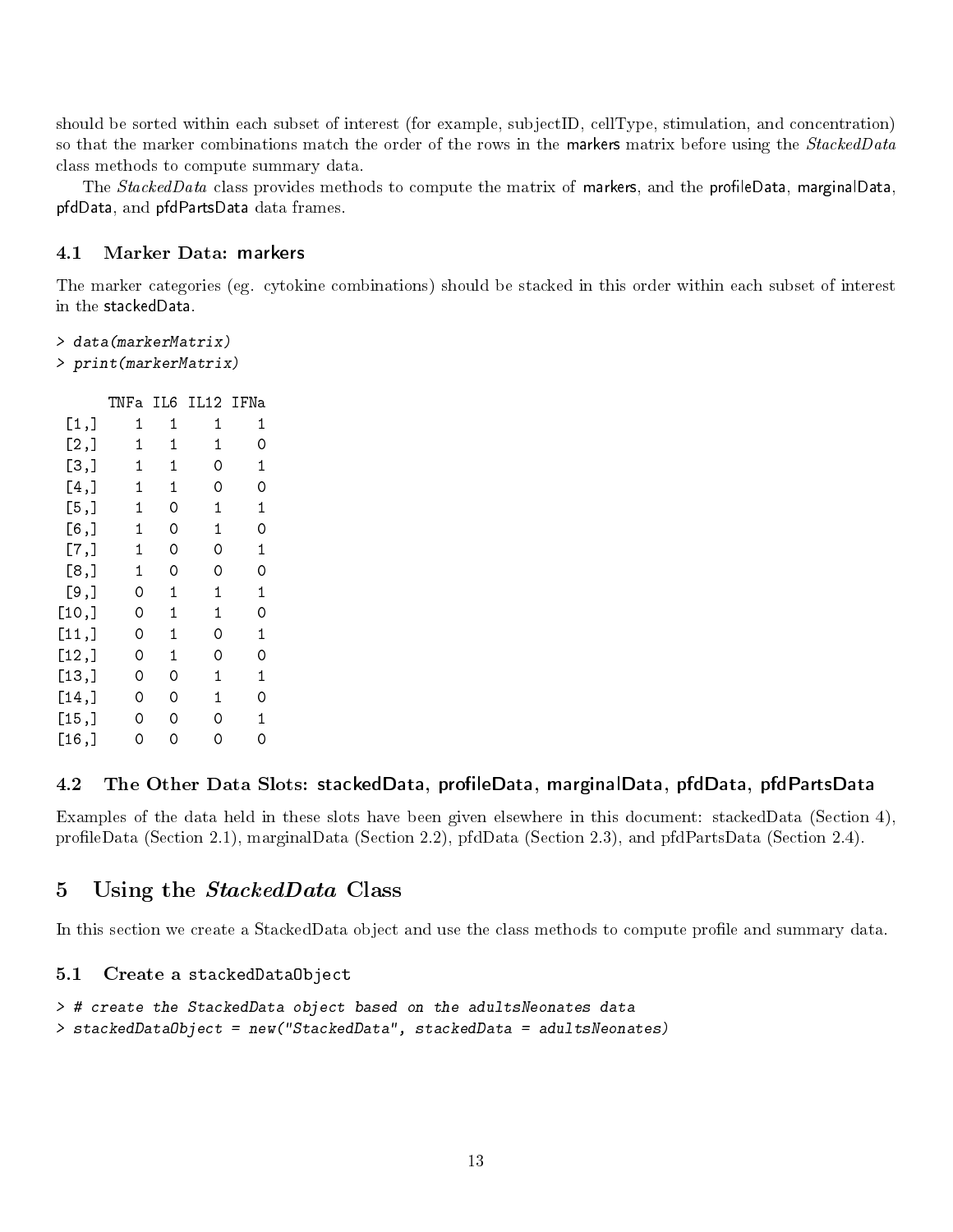# 5.2 Create the markers

The stackedData can either include or exclude the "all-negative" combination of markers (eg. the TNFa-IL6-IL12- IFNa- row). If that row is included, set the computeMarkers parameter includeAllNegativeRow to TRUE, else set it to FALSE. If you create this matrix on your own, create a matrix which matches the data.

```
> markerNames = c("TNFa","IL6","IL12","IFNa")
> markers = computeMarkers(markerNames, includeAllNegativeRow=TRUE)
> markers(stackedDataObject) = markers
```
# 5.3 Sort the stackedData

The stackedData should be sorted within subsets of interest (such as: subjectID, cellType, stimulation, and concentration) so that the data within each subset matches the marker combinations specified by the marker matrix. Usually the lab provides data sorted in this way. If not, sort it before applying the *StackedData* class methods.

# 5.4 Create the profileData

```
> # The byVarNames specify the subsets in the data
> byVarNames = c("stim", "concGroup", "cell")
> profileData = computeProfileData(stackedDataObject, byVarNames, "id", "percentAll", "group")
> profileData(stackedDataObject) = profileData
```
## 5.5 Create the marginalData

```
> # The byVarNames specify the subsets in the data
> byVarNames = c("stim", "concGroup", "cell")
> marginalData = computeMarginalData(stackedDataObject, byVarNames, "id", "percentAll", "group")
> marginalData(stackedDataObject) = marginalData
```
## 5.6 Create the pfdData

```
> # The byVarNames specify the subsets in the data
> byVarNames = c("stim", "concGroup", "cell")
> pfdData = computePFDData(stackedDataObject, byVarNames, "id", "percentAll", "group")
> pfdData(stackedDataObject) = pfdData
```
## 5.7 Create the pfdPartsData

```
> # The byVarNames specify the subsets in the data
> byVarNames = c("stim", "concGroup", "cell")
> pfdPartsData = computePFDPartsData(stackedDataObject, byVarNames, "id", "percentAll", "group")
> pfdPartsData(stackedDataObject) = pfdPartsData
```